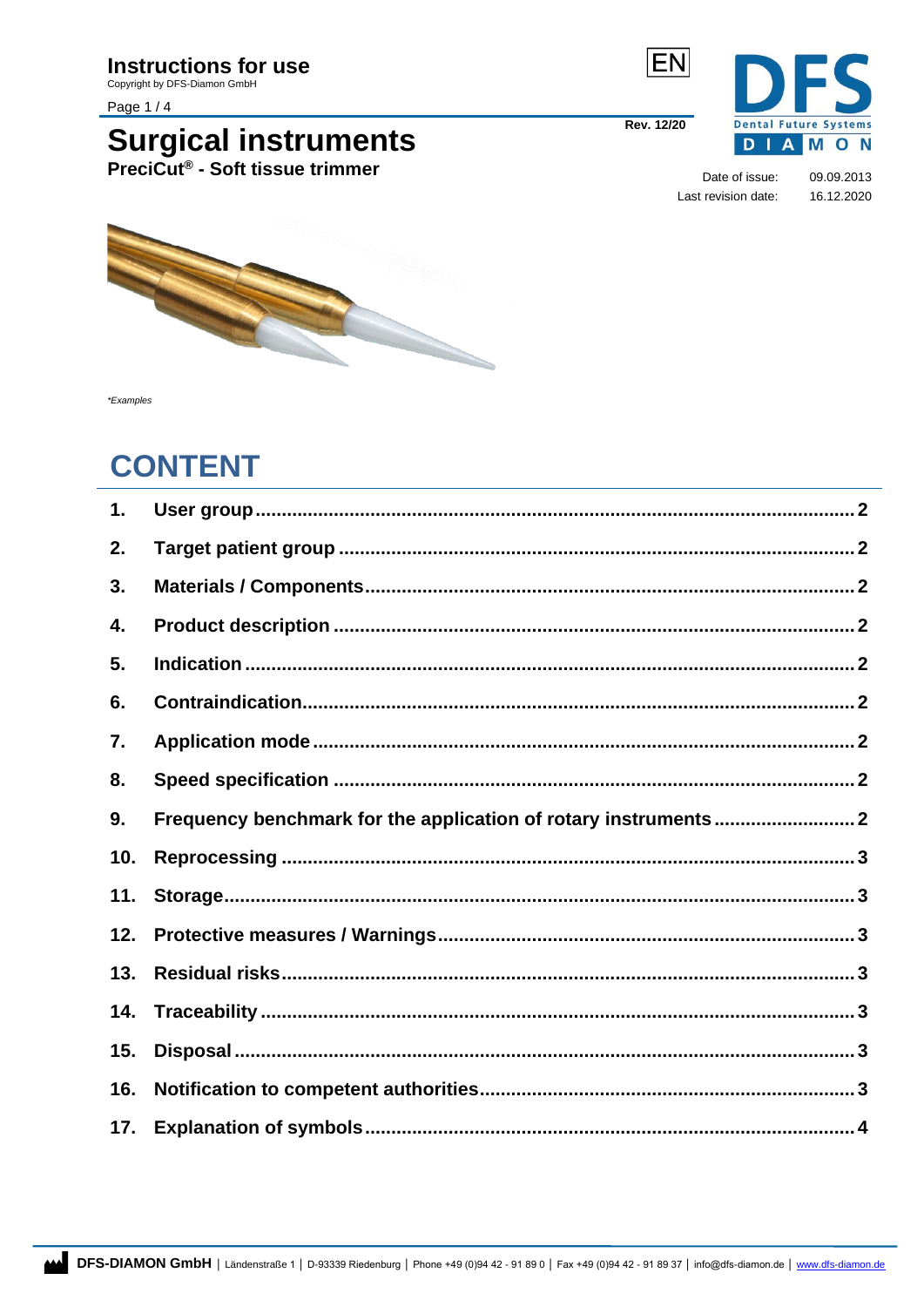Page 2 / 4

## **Surgical instruments PreciCut® - Soft tissue trimmer**

Date of issue: 09.09.2013 Last revision date: 16.12.2020

**Rev. 12/20**

#### **1. User group**

The instruments may only be used by appropriately qualified personnel in dental surgery or clinics.

- ➢ Maxillo-facial surgeons / dental/oral surgeons
- ➢ Dentist

#### <span id="page-1-0"></span>**2. Target patient group**

Patients with dental medical indications in the area of the described indications and applications.

#### <span id="page-1-1"></span>**3. Materials / Components**

➢ Instruments with medical-grade steel shank (corrosion-resistant steel shank, martensitic / CrS) and yttriumstabilized zirconia (ZrO<sub>2</sub>) working piece

Additional coating: gold plating

#### <span id="page-1-2"></span>**4. Product description**

The Precicut<sup>®</sup> precision tissue trimmer is an efficient alternative to scalpels and electric surgery.

Contrary to conventional tissue trimmers with a round tip, the Precicut<sup>®</sup> features a sharp tip. As a consequence, a smaller cut is needed and the operating precision improves.

When using the Precicut® soft tissue trimmer only the tip made of a special ceramic consisting of yttrium-stabilized zirconia will heat up because of the tissue friction. This causes immediate tissue coagulation at the surface of the cut and thereby prevents bleeding almost entirely, provided that no water cooling is used.

#### <span id="page-1-3"></span>**5. Indication**

 $\triangleright$  Cutting of oral soft tissue without or with minimal bleeding

#### <span id="page-1-4"></span>**6. Contraindication**

- $\triangleright$  The instruments may not be used for any other than the described indication or application area.
- $\triangleright$  Water cooling needs to be avoided so that the blood coagulation effect of the instrument can be effective
- ➢ The indicated speed may not be exceeded (risk of fracture/injury)
- $\triangleright$  Jamming or using the instrument as a lever must be avoided (risk of fracture/injury)

#### <span id="page-1-5"></span>**7. Application mode**

- $\triangleright$  Insert the instrument into the turbine/handpiece as deeply as possible. (There is a risk of injury if not inserted deeply enough!)
- $\triangleright$  Before each use makes sure the tip of the instrument is intact.
- $\triangleright$  For best results observe the recommended speeds as per the attached chart
- $\triangleright$  Insert the instrument into the mouth prior to rotation to avoid risk of injury
- $\triangleright$  Instrument must be rotating before touching the soft tissue
- $\triangleright$  No water cooling should be used to achieve the positive effect of tissue coagulation (see contraindication).

#### <span id="page-1-6"></span>**8. Speed specification**

#### **Maximum speed for PreciCut® soft tissue trimmer**

| Connection type   Instrument |                                             | <b>Speed</b>                |
|------------------------------|---------------------------------------------|-----------------------------|
| FG                           | PreciCut <sup>®</sup> - Soft tissue trimmer | $100^{\circ}$ – 300.000 rpm |

#### <span id="page-1-7"></span>**9. Frequency benchmark for the application of rotary instruments**

The following values serve as a reference only; the actual service life may differ depending on the application, usage and material but must not exceed the maximum number of reprocessing cycles.

➢ Ceramic instruments **20x**

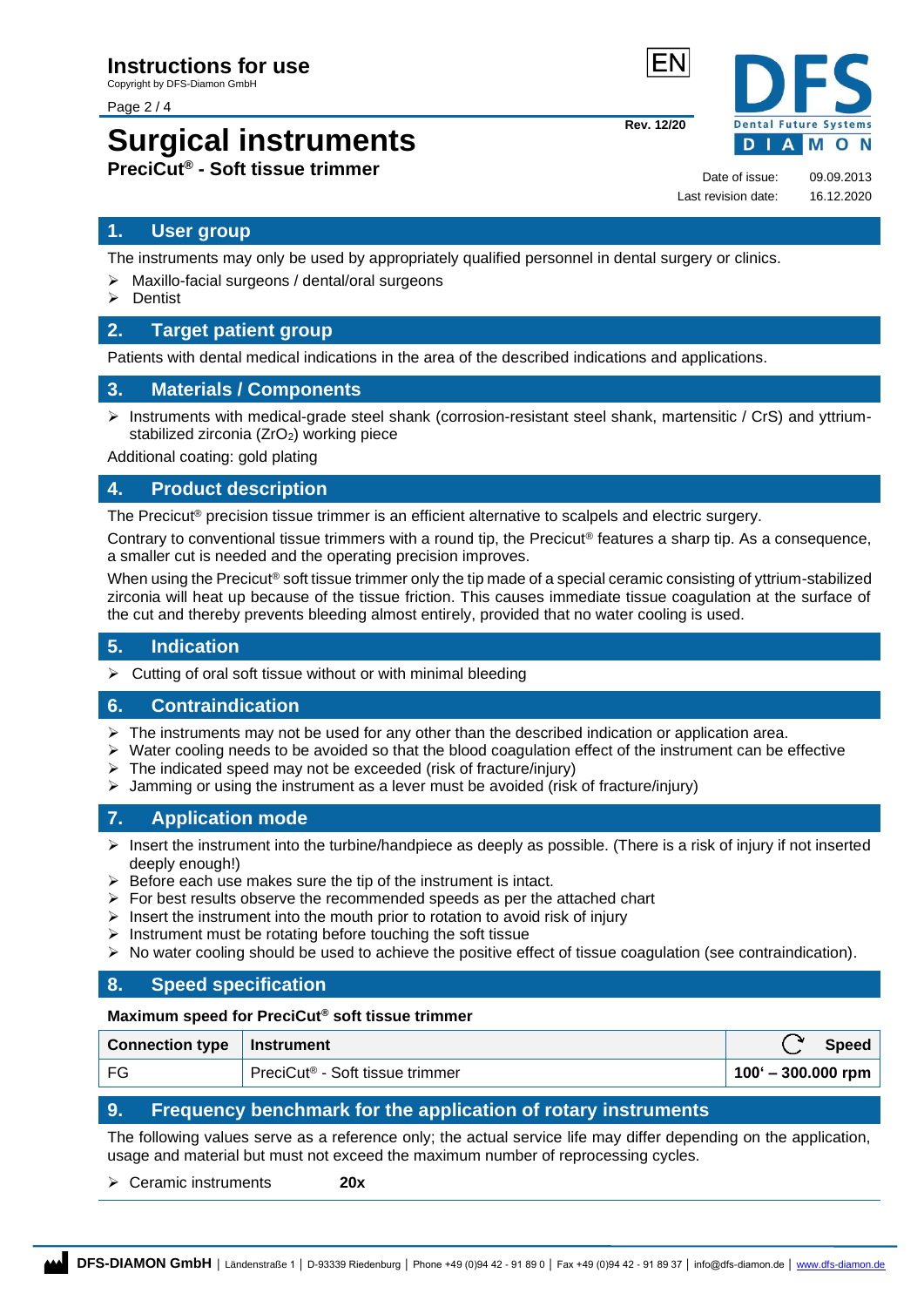#### Page 3 / 4

### **Surgical instruments PreciCut® - Soft tissue trimmer**

#### <span id="page-2-0"></span>**10. Reprocessing**

For reprocessing (cleaning, disinfection and sterilization) see the separate instructions for reprocessing.

#### <span id="page-2-1"></span>**11. Storage**

- ➢ Do not store instruments in plastic pouches (damaged pouches can cause contamination of the instruments)
- $\triangleright$  Store in dry conditions

#### <span id="page-2-2"></span>**12. Protective measures / Warnings**

Protect yourself by wearing appropriate protective gear (gloves, goggles, mask)

#### <span id="page-2-3"></span>**13. Residual risks**

Possible residual risks are fracture of working piece due to gross faulty handling or contamination due to inappropriate sterilization which may lead to harm of the patient, user or third persons.

In addition, there are the following further residual risks with regard to possible foreseeable application errors, which may result in harm to the patient:

- ➢ Incorrect use of speed (too low/too high)
- $\triangleright$  Contraindicated applications
- ➢ Applying excessive pressure

These residual risks are highly unlikely and are not expected in case of appropriate use and handling over the lifecycle of the instrument.

#### <span id="page-2-4"></span>**14. Traceability**

We recommend keeping the original packaging over the entire lifetime of the instrument in order to ensure traceability via the lot number.

#### <span id="page-2-5"></span>**15. Disposal**

Used and/or defective instruments need to be sterilized before disposal to avoid transmission of germs. Please be careful with sharp edges or tips.

After sterilization instruments can be discarded with general clinical waste.

#### <span id="page-2-6"></span>**16. Notification to competent authorities**

Competent national authorities and the manufacturer need to be notified about all serious incidents occurring in the context of the product without delay.



DFS-Diamon GmbH Ländenstraße 1 93339 Riedenburg Germany



**Rev. 12/20**

Date of issue: 09.09.2013 Last revision date: 16.12.2020

D

**Dental Future Systems** 

 $\overline{\mathbf{u}}$ 

**IAMON**